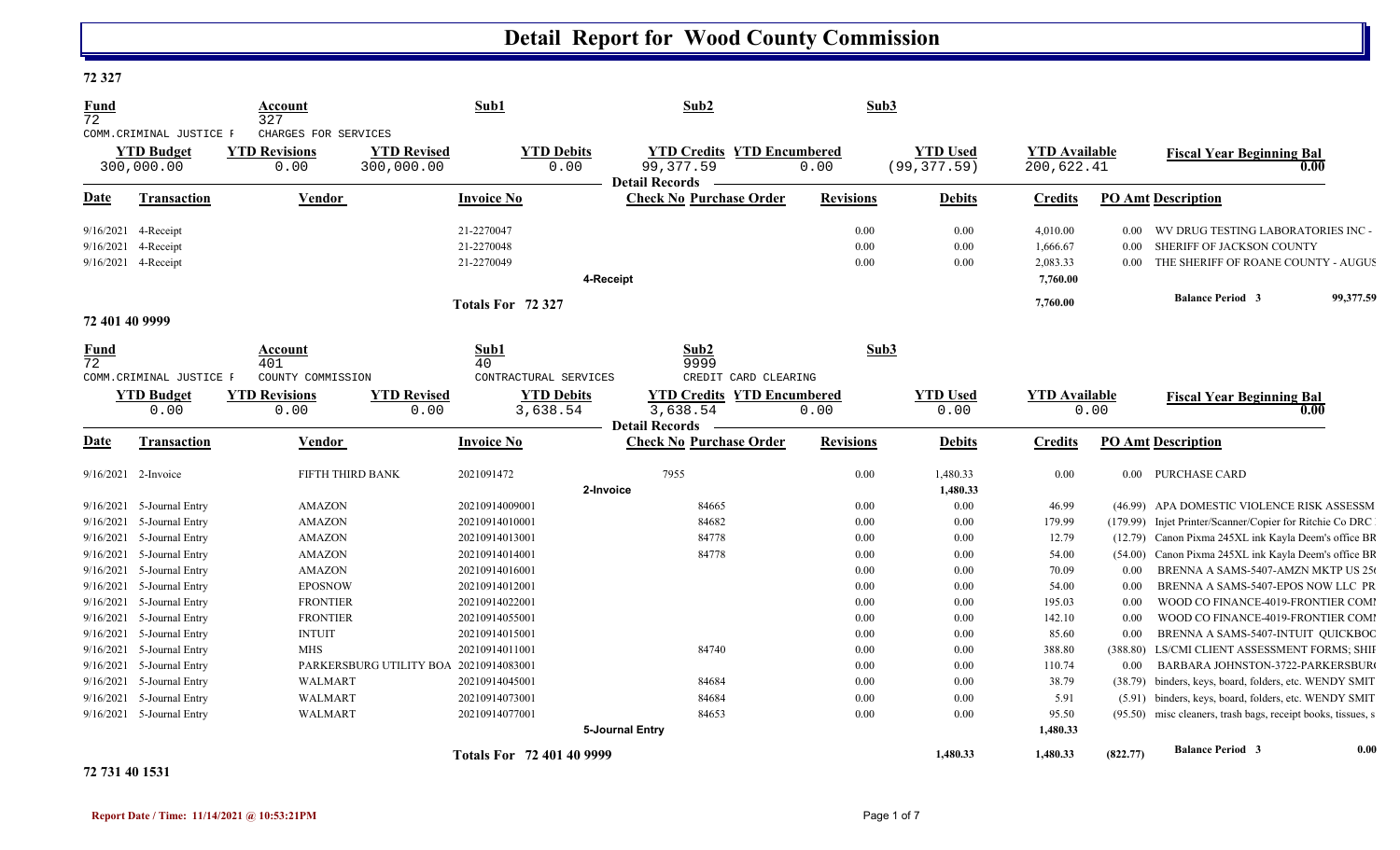| <b>Fund</b><br>$\overline{72}$ |                                                                                                                     | Account<br>731<br>COMMUNITY CORRECTIONS                                                          |                                        | Sub1<br>40<br>CONTRACTURAL SERVICES                           | Sub2<br>1531<br>WATER-DRC-WOOD                                     | Sub3                                 |                                             |                                      |                              |                                                                                                       |          |
|--------------------------------|---------------------------------------------------------------------------------------------------------------------|--------------------------------------------------------------------------------------------------|----------------------------------------|---------------------------------------------------------------|--------------------------------------------------------------------|--------------------------------------|---------------------------------------------|--------------------------------------|------------------------------|-------------------------------------------------------------------------------------------------------|----------|
|                                | COMM. CRIMINAL JUSTICE F<br><b>YTD Budget</b><br>0.00                                                               | <b>YTD Revisions</b><br>0.00                                                                     | <b>YTD Revised</b><br>0.00             | <b>YTD Debits</b><br>215.36                                   | <b>YTD Credits YTD Encumbered</b><br>0.00<br><b>Detail Records</b> | 0.00                                 | <b>YTD Used</b><br>(215.36)                 | <b>YTD Available</b><br>(215.36)     |                              | <b>Fiscal Year Beginning Bal</b>                                                                      | 0.00     |
| Date                           | <b>Transaction</b>                                                                                                  | Vendor                                                                                           |                                        | <b>Invoice No</b>                                             | <b>Check No Purchase Order</b>                                     | <b>Revisions</b>                     | <b>Debits</b>                               | <b>Credits</b>                       |                              | <b>PO Amt Description</b>                                                                             |          |
|                                | $9/16/2021$ 5-Journal Entry                                                                                         |                                                                                                  | PARKERSBURG UTILITY BOA 20210914083001 |                                                               | 5-Journal Entry                                                    | 0.00                                 | 110.74<br>110.74                            | 0.00                                 | 0.00                         | BARBARA JOHNSTON-3722-PARKERSBUR                                                                      |          |
| 72 731 40 211                  |                                                                                                                     |                                                                                                  |                                        | Totals For 72 731 40 1531                                     |                                                                    |                                      | 110.74                                      |                                      |                              | <b>Balance Period 3</b>                                                                               | 215.36   |
| <u>Fund</u><br>72              |                                                                                                                     | Account<br>731                                                                                   |                                        | Sub1<br>40                                                    | Sub2<br>211                                                        | Sub3                                 |                                             |                                      |                              |                                                                                                       |          |
|                                | COMM. CRIMINAL JUSTICE F<br><b>YTD Budget</b><br>24,000.00                                                          | COMMUNITY CORRECTIONS<br><b>YTD Revisions</b><br>0.00                                            | <b>YTD Revised</b><br>24,000.00        | CONTRACTURAL SERVICES<br><b>YTD Debits</b><br>2,124.54        | <b>TELEPHONES</b><br><b>YTD Credits YTD Encumbered</b><br>0.00     | 0.00                                 | <b>YTD Used</b><br>(2, 124.54)              | <b>YTD</b> Available<br>21,875.46    |                              | <b>Fiscal Year Beginning Bal</b>                                                                      | 0.00     |
| <u>Date</u>                    | Transaction                                                                                                         | Vendor                                                                                           |                                        | <b>Invoice No</b>                                             | <b>Detail Records</b><br><b>Check No Purchase Order</b>            | <b>Revisions</b>                     | <b>Debits</b>                               | <b>Credits</b>                       |                              | <b>PO Amt Description</b>                                                                             |          |
|                                | 9/21/2021 2-Invoice                                                                                                 | <b>SUDDENLINK</b>                                                                                |                                        | 09112021A<br>2-Invoice                                        | 7963                                                               | 0.00                                 | 649.92<br>649.92                            | 0.00                                 |                              | 0.00 07712-114539-01-4                                                                                |          |
|                                | 9/16/2021 5-Journal Entry<br>$9/16/2021$ 5-Journal Entry                                                            | <b>FRONTIER</b><br><b>FRONTIER</b>                                                               |                                        | 20210914022001<br>20210914055001                              | 5-Journal Entry                                                    | 0.00<br>0.00                         | 195.03<br>142.10<br>337.13                  | 0.00<br>0.00                         | 0.00<br>0.00                 | WOOD CO FINANCE-4019-FRONTIER COMI<br>WOOD CO FINANCE-4019-FRONTIER COMI                              |          |
|                                | 72 731 40 213 1345                                                                                                  |                                                                                                  |                                        | <b>Totals For 72 731 40 211</b>                               |                                                                    |                                      | 987.05                                      |                                      |                              | <b>Balance Period 3</b>                                                                               | 2,124.54 |
| Fund<br>$\overline{72}$        | COMM. CRIMINAL JUSTICE F                                                                                            | Account<br>731<br>COMMUNITY CORRECTIONS                                                          |                                        | Sub1<br>40<br>CONTRACTURAL SERVICES                           | Sub2<br>213<br>UTILITIES                                           | Sub3<br>1345                         | ELECTRIC-DRC WOOD                           |                                      |                              |                                                                                                       |          |
|                                | <b>YTD Budget</b><br>14,000.00                                                                                      | <b>YTD Revisions</b><br>0.00                                                                     | <b>YTD Revised</b><br>14,000.00        | <b>YTD Debits</b><br>4,082.19                                 | <b>YTD Credits YTD Encumbered</b><br>0.00<br><b>Detail Records</b> | 0.00                                 | <b>YTD Used</b><br>(4,082.19)               | <b>YTD</b> Available<br>9,917.81     |                              | <b>Fiscal Year Beginning Bal</b>                                                                      | 0.00     |
| <u>Date</u>                    | <b>Transaction</b>                                                                                                  | <b>Vendor</b>                                                                                    |                                        | <b>Invoice No</b>                                             | <b>Check No Purchase Order</b>                                     | <b>Revisions</b>                     | <b>Debits</b>                               | <b>Credits</b>                       |                              | <b>PO Amt Description</b>                                                                             |          |
|                                | $9/21/2021$ 2-Invoice<br>9/21/2021 2-Invoice<br>9/21/2021 2-Invoice<br>9/21/2021 2-Invoice<br>$9/21/2021$ 2-Invoice | <b>MON POWER</b><br><b>MON POWER</b><br><b>MON POWER</b><br><b>MON POWER</b><br><b>MON POWER</b> |                                        | 09152021A<br>09142021A<br>09142021A<br>09142021A<br>09142021A | 7960<br>7960<br>7960<br>7960<br>7960                               | 0.00<br>0.00<br>0.00<br>0.00<br>0.00 | 156.74<br>161.67<br>49.91<br>73.50<br>98.81 | 0.00<br>0.00<br>0.00<br>0.00<br>0.00 | 0.00<br>$0.00\,$<br>$0.00\,$ | 0.00 110 115 846 013<br>110 113 900 804<br>110 113 900 796<br>0.00 110 111 329 733<br>110 113 897 505 |          |
|                                | 9/21/2021 2-Invoice<br>9/21/2021 2-Invoice                                                                          | <b>MON POWER</b><br><b>MON POWER</b>                                                             |                                        | 09142021A<br>09142021A                                        | 7960<br>7960                                                       | 0.00<br>0.00                         | 465.65<br>251.27                            | 0.00<br>0.00                         | 0.00                         | 110 113 966 938<br>0.00 110 115 641 562                                                               |          |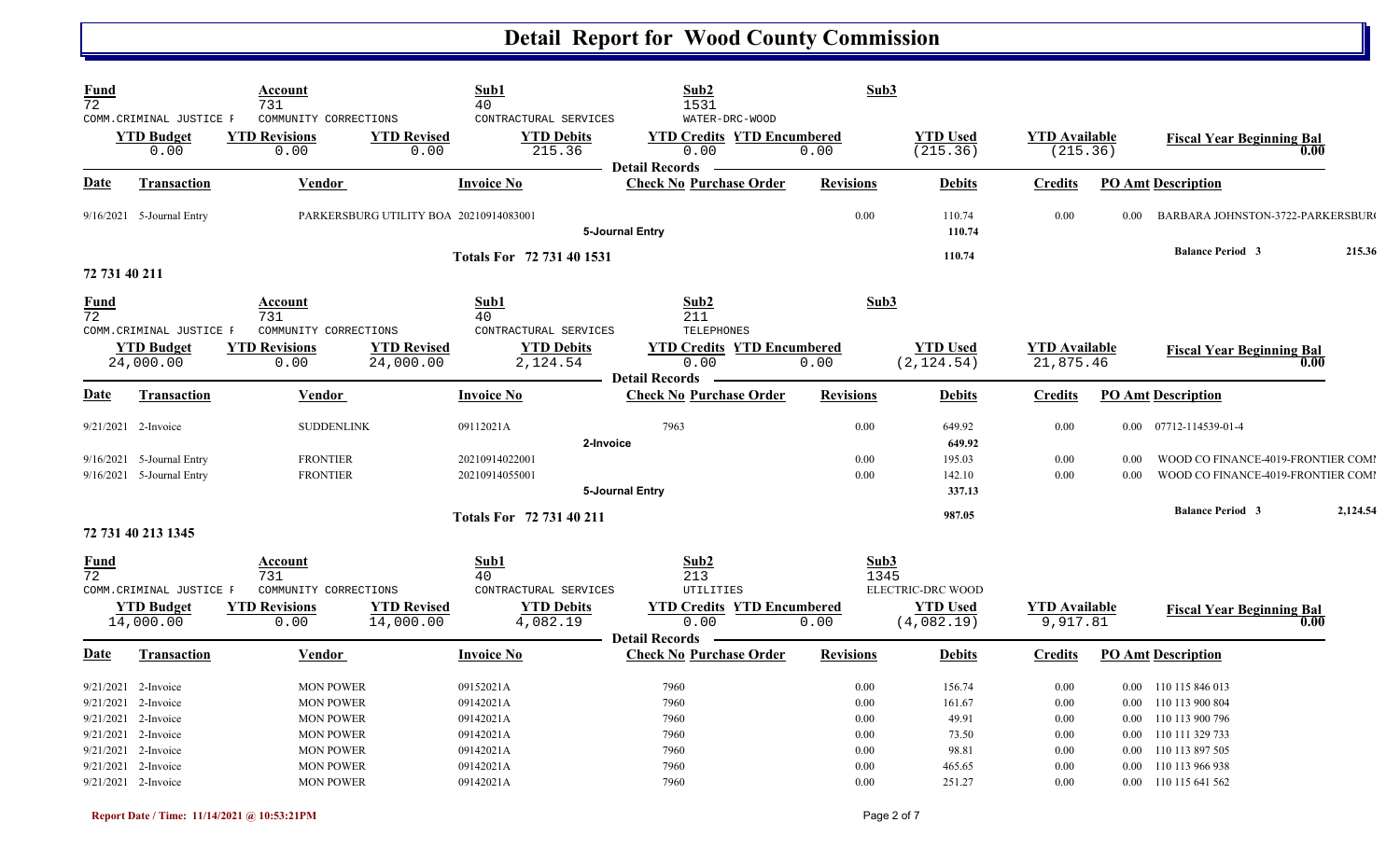|                   |                           |                              |                                                           | <b>Detail Report for Wood County Commission</b>         |                  |                             |                                  |          |                                          |          |
|-------------------|---------------------------|------------------------------|-----------------------------------------------------------|---------------------------------------------------------|------------------|-----------------------------|----------------------------------|----------|------------------------------------------|----------|
|                   |                           |                              |                                                           | 2-Invoice                                               |                  | 1,257.55                    |                                  |          |                                          |          |
|                   |                           |                              | Totals For 72 731 40 213 1345                             |                                                         |                  | 1,257.55                    |                                  |          | <b>Balance Period 3</b>                  | 4,082.19 |
|                   | 72 731 40 213 1347        |                              |                                                           |                                                         |                  |                             |                                  |          |                                          |          |
| $\frac{Fund}{72}$ |                           | <b>Account</b>               | Sub1                                                      | Sub2                                                    | Sub3             |                             |                                  |          |                                          |          |
|                   | COMM. CRIMINAL JUSTICE F  | 731<br>COMMUNITY CORRECTIONS | 40<br>CONTRACTURAL SERVICES                               | 213<br>UTILITIES                                        | 1347             | ELECTRIC-DRC-ROANE          |                                  |          |                                          |          |
|                   | <b>YTD Budget</b><br>0.00 | <b>YTD Revisions</b><br>0.00 | <b>YTD Revised</b><br><b>YTD Debits</b><br>590.13<br>0.00 | <b>YTD Credits YTD Encumbered</b><br>0.00               | 0.00             | <b>YTD Used</b><br>(590.13) | <b>YTD Available</b><br>(590.13) |          | <b>Fiscal Year Beginning Bal</b><br>0.00 |          |
| <b>Date</b>       | <b>Transaction</b>        | <b>Vendor</b>                | <b>Invoice No</b>                                         | <b>Detail Records</b><br><b>Check No Purchase Order</b> | <b>Revisions</b> | <b>Debits</b>               | <b>Credits</b>                   |          | <b>PO Amt Description</b>                |          |
|                   | 9/21/2021 2-Invoice       | <b>MON POWER</b>             | 10042021                                                  | 7960<br>2-Invoice                                       | 0.00             | 189.14<br>189.14            | 0.00                             |          | 0.00 110 083 487 907                     |          |
|                   | 72 731 40 213 1348        |                              | Totals For 72 731 40 213 1347                             |                                                         |                  | 189.14                      |                                  |          | <b>Balance Period 3</b>                  | 590.13   |
|                   |                           |                              |                                                           |                                                         |                  |                             |                                  |          |                                          |          |
| $\frac{Fund}{72}$ |                           | Account<br>731               | Sub1                                                      | Sub2                                                    | Sub3             |                             |                                  |          |                                          |          |
|                   | COMM. CRIMINAL JUSTICE F  | COMMUNITY CORRECTIONS        | 40<br>CONTRACTURAL SERVICES                               | 213<br>UTILITIES                                        | 1348             | GAS-DRC-WOOD                |                                  |          |                                          |          |
|                   | <b>YTD Budget</b>         | <b>YTD Revisions</b>         | <b>YTD Revised</b><br><b>YTD Debits</b>                   | <b>YTD Credits YTD Encumbered</b>                       |                  | <b>YTD Used</b>             | <b>YTD Available</b>             |          | <b>Fiscal Year Beginning Bal</b>         |          |
|                   | 0.00                      | 0.00                         | 367.89<br>0.00                                            | 0.00                                                    | 0.00             | (367.89)                    | (367.89)                         |          | 0.00                                     |          |
|                   |                           |                              |                                                           | Detail Records -<br><b>Check No Purchase Order</b>      | <b>Revisions</b> |                             |                                  |          |                                          |          |
| <b>Date</b>       | Transaction               | <b>Vendor</b>                | <b>Invoice No</b>                                         |                                                         |                  | <b>Debits</b>               | <b>Credits</b>                   |          | <b>PO Amt Description</b>                |          |
|                   | 9/21/2021 2-Invoice       | <b>DOMINION HOPE</b>         | 09142021A                                                 | 7957                                                    | 0.00             | 14.35                       | 0.00                             | $0.00\,$ | 2 5000 6555 0033                         |          |
|                   | 9/21/2021 2-Invoice       | <b>DOMINION HOPE</b>         | 09142021A                                                 | 7957                                                    | 0.00             | 16.40                       | 0.00                             | $0.00\,$ | 2 5000 6555 0118                         |          |
|                   | 9/21/2021 2-Invoice       | <b>DOMINION HOPE</b>         | 09142021A                                                 | 7957                                                    | 0.00             | 27.33                       | 0.00                             | $0.00\,$ | 2 5000 6555 0189                         |          |
|                   | 9/21/2021 2-Invoice       | <b>DOMINION HOPE</b>         | 09142021A                                                 | 7957                                                    | 0.00             | 27.33                       | 0.00                             | $0.00\,$ | 2 5000 6555 0226                         |          |
| 9/21/2021         | 2-Invoice                 | <b>DOMINION HOPE</b>         | 09142021A                                                 | 7957                                                    | 0.00             | 27.33                       | 0.00                             | $0.00\,$ | 2 5000 6555 0386                         |          |
|                   | 9/21/2021 2-Invoice       | <b>DOMINION HOPE</b>         | 09142021A                                                 | 7957                                                    | 0.00             | 37.49                       | 0.00                             |          | 0.00 5 5000 6584 1000                    |          |
|                   |                           |                              |                                                           | 2-Invoice                                               |                  | 150.23                      |                                  |          |                                          |          |
|                   |                           |                              | Totals For 72 731 40 213 1348                             |                                                         |                  | 150.23                      |                                  |          | <b>Balance Period 3</b>                  | 367.89   |
|                   | 72 731 40 213 1350        |                              |                                                           |                                                         |                  |                             |                                  |          |                                          |          |
| $\frac{Fund}{72}$ |                           | <b>Account</b>               | <b>Sub1</b>                                               | Sub2                                                    | Sub3             |                             |                                  |          |                                          |          |
|                   | COMM. CRIMINAL JUSTICE F  | 731<br>COMMUNITY CORRECTIONS | 40<br>CONTRACTURAL SERVICES                               | 213<br>UTILITIES                                        | 1350             | $\mbox{GAS-DRC-ROANE}$      |                                  |          |                                          |          |
|                   | <b>YTD Budget</b>         | <b>YTD Revisions</b>         | <b>YTD Revised</b><br><b>YTD Debits</b>                   | <b>YTD Credits YTD Encumbered</b>                       |                  | <b>YTD Used</b>             | <b>YTD Available</b>             |          | <b>Fiscal Year Beginning Bal</b>         |          |
|                   | 0.00                      | 0.00                         | 67.40<br>0.00                                             | 0.00                                                    | 0.00             | (67.40)                     | (67.40)                          |          | 0.00                                     |          |
|                   |                           |                              |                                                           | <b>Detail Records</b>                                   |                  |                             |                                  |          |                                          |          |
| <u>Date</u>       | <b>Transaction</b>        | <b>Vendor</b>                | <b>Invoice No</b>                                         | <b>Check No Purchase Order</b>                          | <b>Revisions</b> | <b>Debits</b>               | <b>Credits</b>                   |          | <b>PO Amt Description</b>                |          |
|                   | $9/21/2021$ 2-Invoice     |                              | MOUNTAINEER GAS COMPAI 09072021                           | 7961                                                    | $0.00\,$         | 33.70                       | 0.00                             |          | 0.00 201518-485549                       |          |
|                   |                           |                              |                                                           | 2-Invoice                                               |                  | 33.70                       |                                  |          |                                          |          |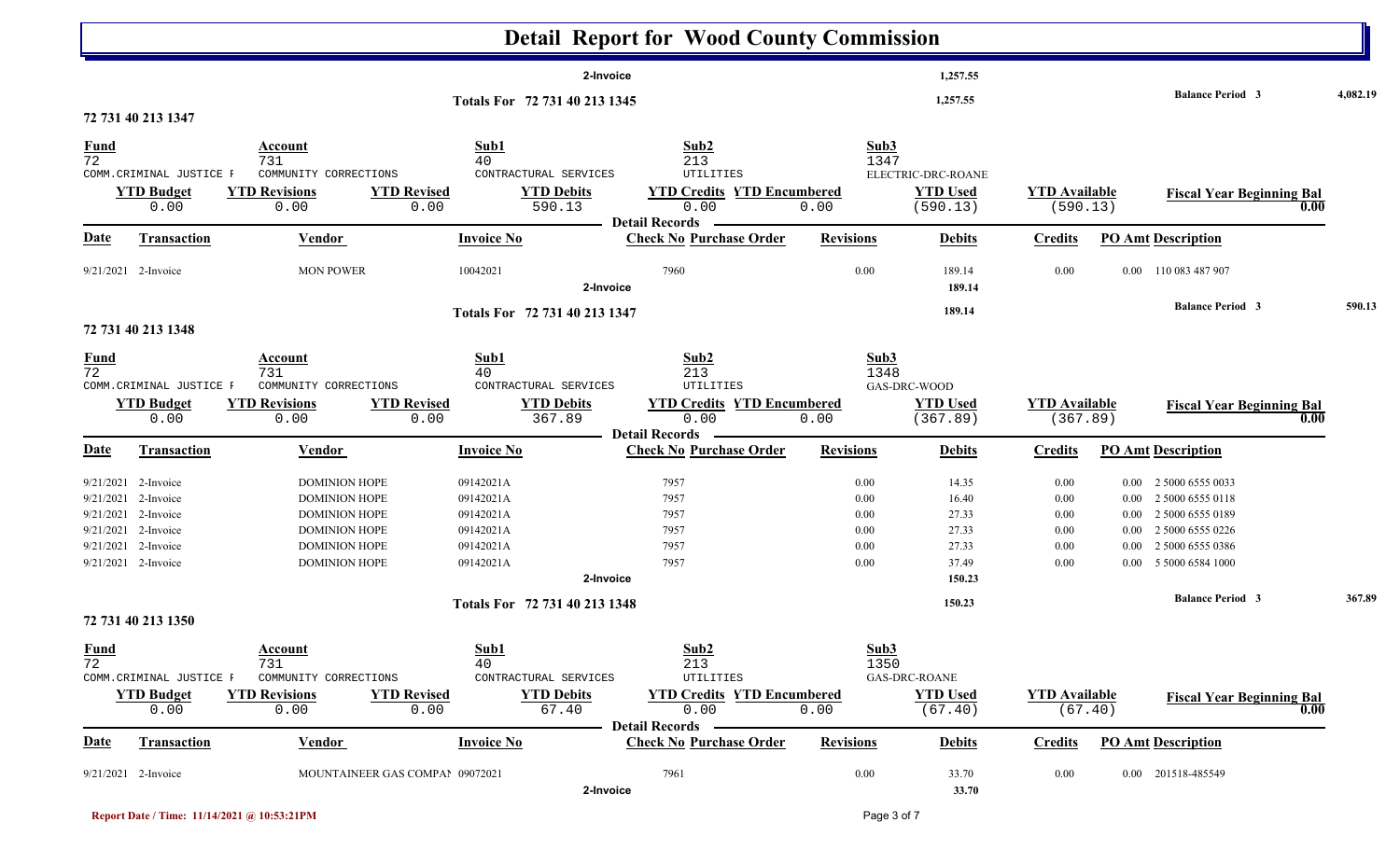|                         |                                                       |                                                                         |                                                                                                 | <b>Detail Report for Wood County Commission</b>                                                       |                      |                                               |                                     |                                  |          |
|-------------------------|-------------------------------------------------------|-------------------------------------------------------------------------|-------------------------------------------------------------------------------------------------|-------------------------------------------------------------------------------------------------------|----------------------|-----------------------------------------------|-------------------------------------|----------------------------------|----------|
|                         | 72 731 40 213 1353                                    |                                                                         | Totals For 72 731 40 213 1350                                                                   |                                                                                                       |                      | 33.70                                         |                                     | <b>Balance Period 3</b>          | 67.40    |
| Fund<br>$\overline{72}$ | COMM. CRIMINAL JUSTICE F<br><b>YTD Budget</b><br>0.00 | Account<br>731<br>COMMUNITY CORRECTIONS<br><b>YTD Revisions</b><br>0.00 | Sub1<br>40<br>CONTRACTURAL SERVICES<br><b>YTD Debits</b><br><b>YTD Revised</b><br>0.00<br>98.48 | Sub2<br>213<br><b>UTILITIES</b><br><b>YTD Credits YTD Encumbered</b><br>0.00<br><b>Detail Records</b> | Sub3<br>1353<br>0.00 | WATER-DRC-ROANE<br><b>YTD Used</b><br>(98.48) | <b>YTD</b> Available<br>(98.48)     | <b>Fiscal Year Beginning Bal</b> | 0.00     |
| Date                    | Transaction                                           | Vendor                                                                  | <b>Invoice No</b>                                                                               | <b>Check No Purchase Order</b>                                                                        | <b>Revisions</b>     | <b>Debits</b>                                 | <b>Credits</b>                      | <b>PO Amt Description</b>        |          |
|                         | 9/21/2021 2-Invoice                                   |                                                                         | CITY OF SPENCER WATERWC 09202021                                                                | 7962<br>2-Invoice                                                                                     | 0.00                 | 31.44<br>31.44                                | 0.00                                | 001-005-000566-006<br>$0.00\,$   |          |
|                         |                                                       |                                                                         | Totals For 72 731 40 213 1353                                                                   |                                                                                                       |                      | 31.44                                         |                                     | <b>Balance Period 3</b>          | 98.48    |
| 72 731 40 219           |                                                       |                                                                         |                                                                                                 |                                                                                                       |                      |                                               |                                     |                                  |          |
| Fund<br>72              | COMM. CRIMINAL JUSTICE F                              | Account<br>731<br>COMMUNITY CORRECTIONS                                 | Sub1<br>40<br>CONTRACTURAL SERVICES                                                             | Sub2<br>219<br>BLDGS/EQUIP RENT                                                                       | Sub3                 |                                               |                                     |                                  |          |
|                         | <b>YTD Budget</b><br>0.00                             | <b>YTD Revisions</b><br>0.00                                            | <b>YTD Revised</b><br><b>YTD Debits</b><br>5,175.00<br>0.00                                     | <b>YTD Credits YTD Encumbered</b><br>0.00                                                             | 0.00                 | <b>YTD Used</b><br>(5, 175.00)                | <b>YTD</b> Available<br>(5, 175.00) | <b>Fiscal Year Beginning Bal</b> | 0.00     |
| Date                    | Transaction                                           | <b>Vendor</b>                                                           | <b>Invoice No</b>                                                                               | <b>Detail Records</b><br><b>Check No Purchase Order</b>                                               | <b>Revisions</b>     | <b>Debits</b>                                 | <b>Credits</b>                      | <b>PO Amt Description</b>        |          |
|                         | 9/21/2021 2-Invoice                                   |                                                                         | WOOD COUNTY COMMISSIOI 092021                                                                   | 7964<br>2-Invoice                                                                                     | 0.00                 | 1,725.00<br>1,725.00                          | 0.00                                | DRC SEPT PAYMENT<br>0.00         |          |
|                         |                                                       |                                                                         | Totals For 72 731 40 219                                                                        |                                                                                                       |                      | 1,725.00                                      |                                     | <b>Balance Period 3</b>          | 5,175.00 |
|                         | 72 731 40 219P                                        |                                                                         |                                                                                                 |                                                                                                       |                      |                                               |                                     |                                  |          |
| Fund<br>$\overline{72}$ | COMM. CRIMINAL JUSTICE F                              | Account<br>731<br>COMMUNITY CORRECTIONS                                 | Sub1<br>40<br>CONTRACTURAL SERVICES                                                             | Sub2<br>219P<br>RENT-PLEASANTS                                                                        | Sub3                 |                                               |                                     |                                  |          |
|                         | <b>YTD Budget</b><br>0.00                             | <b>YTD Revisions</b><br>0.00                                            | <b>YTD Revised</b><br><b>YTD Debits</b><br>0.00<br>2,850.00                                     | <b>YTD Credits YTD Encumbered</b><br>0.00<br><b>Detail Records</b>                                    | 0.00                 | <b>YTD Used</b><br>(2,850.00)                 | <b>YTD</b> Available<br>(2, 850.00) | <b>Fiscal Year Beginning Bal</b> | 0.00     |
| <b>Date</b>             | <b>Transaction</b>                                    | <b>Vendor</b>                                                           | <b>Invoice No</b>                                                                               | <b>Check No Purchase Order</b>                                                                        | <b>Revisions</b>     | <b>Debits</b>                                 | <b>Credits</b>                      | <b>PO Amt Description</b>        |          |
| 9/3/2021                | 2-Invoice                                             | DICK WARNER RENTALS                                                     | 092021                                                                                          | 7954<br>2-Invoice                                                                                     | 0.00                 | 950.00<br>950.00                              | 0.00                                | 0.00 SEPTEMBER RENT              |          |
|                         | .                                                     |                                                                         | Totals For 72 731 40 219P                                                                       |                                                                                                       |                      | 950.00                                        |                                     | <b>Balance Period 3</b>          | 2,850.00 |

**72 731 40 230J**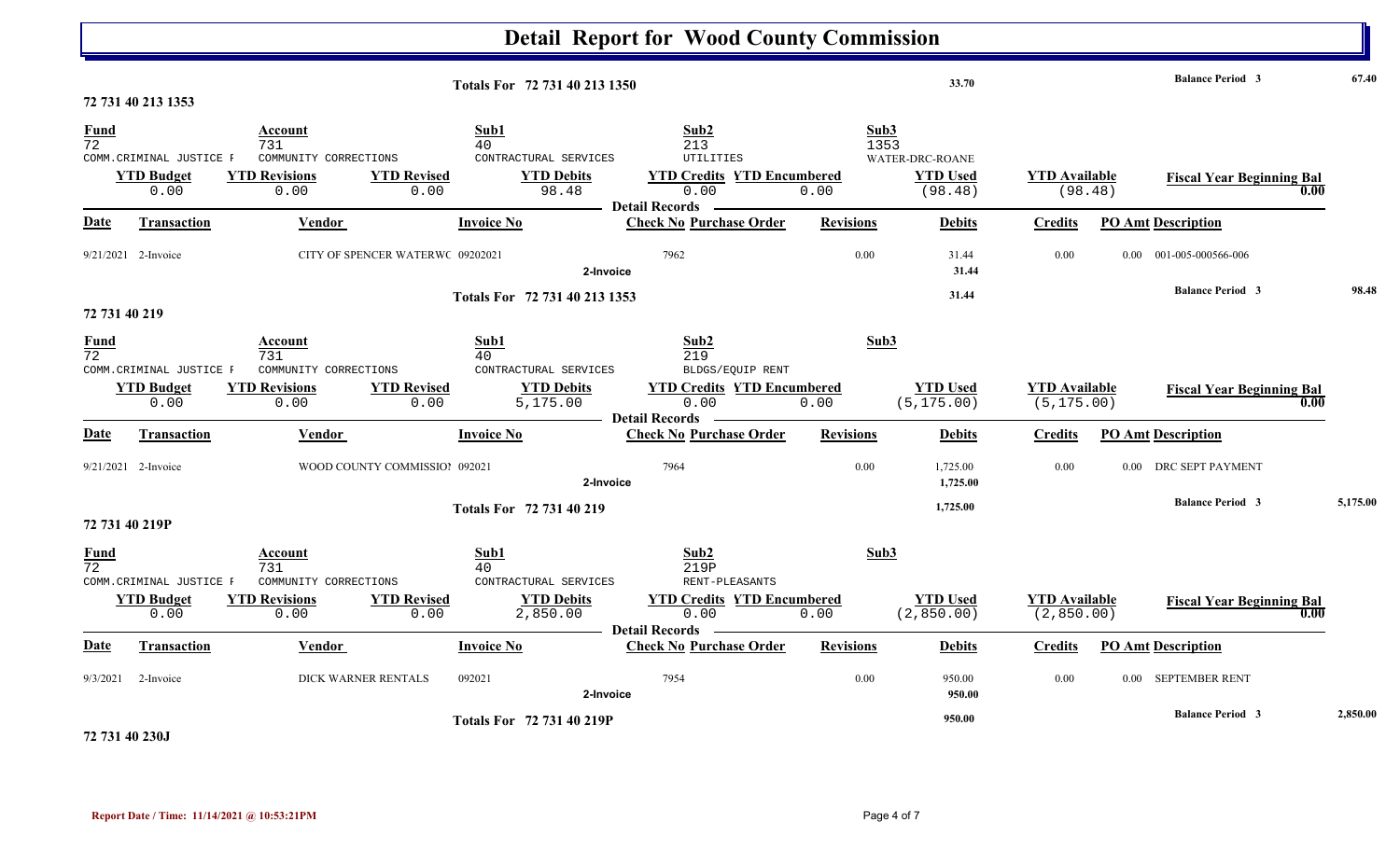| Fund<br>$\overline{72}$        | COMM. CRIMINAL JUSTICE F<br><b>YTD Budget</b><br>0.00  | Account<br>731<br>COMMUNITY CORRECTIONS<br><b>YTD Revisions</b><br>0.00 | <b>YTD Revised</b><br>0.00    | Sub1<br>40<br>CONTRACTURAL SERVICES<br><b>YTD Debits</b><br>4,650.00 | Sub2<br>230J<br>CONTRACTUAL-JACKSON<br><b>YTD Credits YTD Encumbered</b><br>0.00 | Sub3<br>0.00     | <b>YTD Used</b><br>(4,650.00)  | <b>YTD</b> Available<br>(4,650.00)  |          | <b>Fiscal Year Beginning Bal</b>                                                     | 0.00     |
|--------------------------------|--------------------------------------------------------|-------------------------------------------------------------------------|-------------------------------|----------------------------------------------------------------------|----------------------------------------------------------------------------------|------------------|--------------------------------|-------------------------------------|----------|--------------------------------------------------------------------------------------|----------|
| Date                           | Transaction                                            | Vendor                                                                  |                               | <b>Invoice No</b>                                                    | <b>Detail Records</b><br><b>Check No Purchase Order</b>                          | <b>Revisions</b> | <b>Debits</b>                  | <b>Credits</b>                      |          | <b>PO Amt Description</b>                                                            |          |
|                                | 9/21/2021 2-Invoice                                    |                                                                         | FREEDOM HOUSE RENTALS, 102021 | 2-Invoice                                                            | 7958                                                                             | 0.00             | 1,550.00<br>1,550.00           | 0.00                                |          | 0.00 OCT RENT                                                                        |          |
|                                |                                                        |                                                                         |                               | <b>Totals For 72 731 40 230J</b>                                     |                                                                                  |                  | 1,550.00                       |                                     |          | <b>Balance Period 3</b>                                                              | 4,650.00 |
|                                | 72 731 40 230R                                         |                                                                         |                               |                                                                      |                                                                                  |                  |                                |                                     |          |                                                                                      |          |
| <b>Fund</b><br>$\overline{72}$ | COMM. CRIMINAL JUSTICE F                               | Account<br>731<br>COMMUNITY CORRECTIONS                                 |                               | Sub1<br>40<br>CONTRACTURAL SERVICES                                  | Sub2<br>230R<br>CONTRACTUAL-ROANE                                                | Sub3             |                                |                                     |          |                                                                                      |          |
|                                | <b>YTD Budget</b><br>0.00                              | <b>YTD Revisions</b><br>0.00                                            | <b>YTD Revised</b><br>0.00    | <b>YTD Debits</b><br>1,650.00                                        | <b>YTD Credits YTD Encumbered</b><br>0.00<br><b>Detail Records</b> -             | 0.00             | <b>YTD Used</b><br>(1,650.00)  | <b>YTD</b> Available<br>(1,650.00)  |          | <b>Fiscal Year Beginning Bal</b>                                                     | 0.00     |
| Date                           | Transaction                                            | Vendor                                                                  |                               | <b>Invoice No</b>                                                    | <b>Check No Purchase Order</b>                                                   | <b>Revisions</b> | <b>Debits</b>                  | <b>Credits</b>                      |          | <b>PO Amt Description</b>                                                            |          |
|                                | 9/21/2021 2-Invoice                                    | PHYLISS LANCE                                                           |                               | 102021<br>2-Invoice                                                  | 7959                                                                             | 0.00             | 550.00<br>550.00               | 0.00                                |          | 0.00 OCT RENT                                                                        |          |
| 72 731 55 341                  |                                                        |                                                                         |                               | <b>Totals For 72 731 40 230R</b>                                     |                                                                                  |                  | 550.00                         |                                     |          | <b>Balance Period 3</b>                                                              | 1,650.00 |
| <b>Fund</b><br>$\overline{72}$ | COMM. CRIMINAL JUSTICE F                               | Account<br>731<br>COMMUNITY CORRECTIONS                                 |                               | Sub1<br>55<br>COMMODITIES                                            | Sub2<br>341<br>SUPPLIES/MATERIALS                                                | Sub3             |                                |                                     |          |                                                                                      |          |
|                                | <b>YTD Budget</b><br>0.00                              | <b>YTD Revisions</b><br>0.00                                            | <b>YTD Revised</b><br>0.00    | <b>YTD Debits</b><br>7,183.60                                        | <b>YTD Credits YTD Encumbered</b><br>0.00<br><b>Detail Records</b>               | 0.00             | <b>YTD Used</b><br>(7, 183.60) | <b>YTD</b> Available<br>(7, 183.60) |          | <b>Fiscal Year Beginning Bal</b>                                                     | 0.00     |
| Date                           | <b>Transaction</b>                                     | Vendor                                                                  |                               | <b>Invoice No</b>                                                    | <b>Check No Purchase Order</b>                                                   | <b>Revisions</b> | <b>Debits</b>                  | <b>Credits</b>                      |          | <b>PO Amt Description</b>                                                            |          |
|                                | 9/16/2021 5-Journal Entry<br>9/16/2021 5-Journal Entry | <b>AMAZON</b><br><b>MHS</b>                                             |                               | 20210914016001<br>20210914011001                                     | 84740<br>5-Journal Entry                                                         | 0.00<br>0.00     | 70.09<br>388.80<br>458.89      | 0.00<br>0.00                        | 0.00     | BRENNA A SAMS-5407-AMZN MKTP US 250<br>(388.80) LS/CMI CLIENT ASSESSMENT FORMS; SHII |          |
|                                |                                                        |                                                                         |                               | Totals For 72 731 55 341                                             |                                                                                  |                  | 458.89                         |                                     | (388.80) | <b>Balance Period 3</b>                                                              | 7,183.60 |

**72 731 55 341J**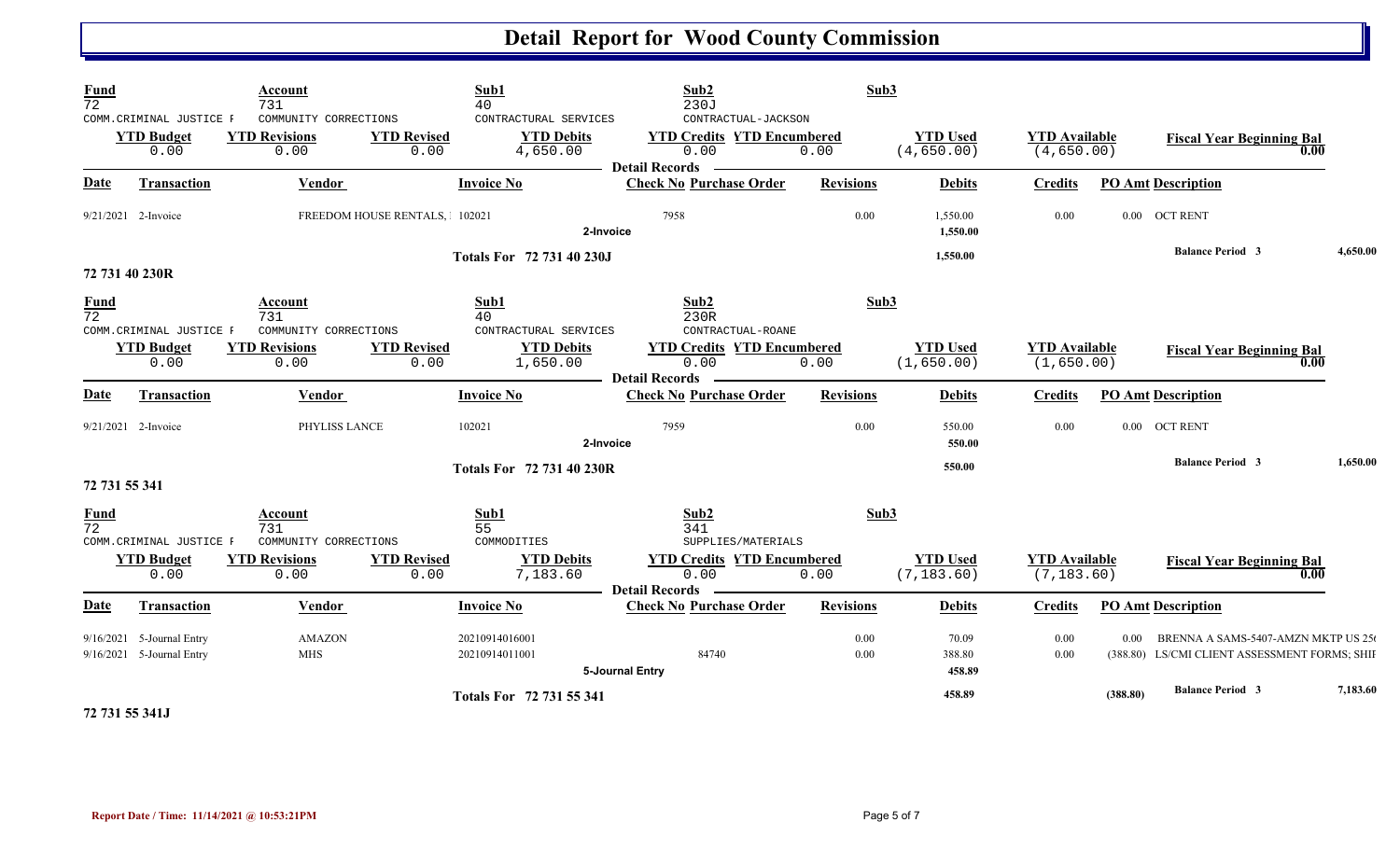| <b>Fund</b><br>$\overline{72}$ | COMM.CRIMINAL JUSTICE F                                                          | Account<br>731<br>COMMUNITY CORRECTIONS                                                                                  | Sub1<br>55                             | COMMODITIES                      | Sub2<br>341J<br>SUPPLIES-JCDR                                      | Sub3                         |                                  |                                     |                                              |                                                                                                                          |          |
|--------------------------------|----------------------------------------------------------------------------------|--------------------------------------------------------------------------------------------------------------------------|----------------------------------------|----------------------------------|--------------------------------------------------------------------|------------------------------|----------------------------------|-------------------------------------|----------------------------------------------|--------------------------------------------------------------------------------------------------------------------------|----------|
|                                | <b>YTD Budget</b><br>0.00                                                        | <b>YTD Revisions</b><br>0.00                                                                                             | <b>YTD Revised</b><br>0.00             | <b>YTD Debits</b><br>1,095.70    | <b>YTD Credits YTD Encumbered</b><br>0.00<br><b>Detail Records</b> | 27.57                        | <b>YTD Used</b><br>(1,095.70)    | <b>YTD Available</b><br>(1, 123.27) |                                              | <b>Fiscal Year Beginning Bal</b><br>0.00                                                                                 |          |
| Date                           | <b>Transaction</b>                                                               | Vendor                                                                                                                   | <b>Invoice No</b>                      |                                  | <b>Check No Purchase Order</b>                                     | <b>Revisions</b>             | <b>Debits</b>                    | <b>Credits</b>                      |                                              | <b>PO Amt Description</b>                                                                                                |          |
|                                | 9/21/2021 2-Invoice<br>$9/21/2021$ 2-Invoice                                     | <b>CRYSTAL SPRING WATER</b><br><b>CRYSTAL SPRING WATER</b>                                                               | 674183<br>08211703                     |                                  | 7956<br>7956                                                       | 0.00<br>0.00                 | 13.50<br>8.00                    | 0.00<br>0.00                        |                                              | 0.00 WATER<br>0.00 COOLER RENT - AUG                                                                                     |          |
|                                | 9/16/2021 5-Journal Entry<br>9/16/2021 5-Journal Entry                           | <b>WALMART</b><br><b>WALMART</b>                                                                                         |                                        | 20210914045001<br>20210914073001 | 2-Invoice<br>84684<br>84684<br>5-Journal Entry                     | 0.00<br>0.00                 | 21.50<br>38.79<br>5.91<br>44.70  | 0.00<br>0.00                        |                                              | (38.79) binders, keys, board, folders, etc. WENDY SMIT<br>(5.91) binders, keys, board, folders, etc. WENDY SMIT          |          |
| 72 731 55 341R                 |                                                                                  |                                                                                                                          |                                        | <b>Totals For 72 731 55 341J</b> |                                                                    |                              | 66.20                            |                                     | (44.70)                                      | <b>Balance Period 3</b>                                                                                                  | 1,095.70 |
| <u>Fund</u><br>72              | COMM. CRIMINAL JUSTICE F                                                         | Account<br>731<br>COMMUNITY CORRECTIONS                                                                                  | Sub1<br>55                             | COMMODITIES                      | Sub2<br>341R<br>SUPPLIES-ROANE COUNTY                              | Sub3                         |                                  |                                     |                                              |                                                                                                                          |          |
|                                | <b>YTD Budget</b><br>0.00                                                        | <b>YTD Revisions</b><br>0.00                                                                                             | <b>YTD Revised</b><br>0.00             | <b>YTD Debits</b><br>457.65      | <b>YTD Credits YTD Encumbered</b><br>0.00<br><b>Detail Records</b> | 133.06                       | <b>YTD Used</b><br>(457.65)      | <b>YTD Available</b><br>(590.71)    |                                              | <b>Fiscal Year Beginning Bal</b><br>0.00                                                                                 |          |
| Date                           | <b>Transaction</b>                                                               | <b>Vendor</b>                                                                                                            | <b>Invoice No</b>                      |                                  | <b>Check No Purchase Order</b>                                     | <b>Revisions</b>             | <b>Debits</b>                    | <b>Credits</b>                      |                                              | <b>PO Amt Description</b>                                                                                                |          |
|                                | 9/16/2021 5-Journal Entry<br>9/16/2021 5-Journal Entry                           | AMAZON<br><b>WALMART</b>                                                                                                 |                                        | 20210914010001<br>20210914077001 | 84682<br>84653<br>5-Journal Entry                                  | 0.00<br>0.00                 | 179.99<br>95.50<br>275.49        | 0.00<br>0.00                        |                                              | (179.99) Injet Printer/Scanner/Copier for Ritchie Co DRC<br>(95.50) misc cleaners, trash bags, receipt books, tissues, s |          |
| 72 731 55 341W                 |                                                                                  |                                                                                                                          |                                        | Totals For 72 731 55 341R        |                                                                    |                              | 275.49                           |                                     | (275.49)                                     | <b>Balance Period 3</b>                                                                                                  | 457.65   |
| Fund<br>72                     | COMM. CRIMINAL JUSTICE F                                                         | Account<br>731<br>COMMUNITY CORRECTIONS                                                                                  | Sub1<br>55                             | COMMODITIES                      | Sub2<br>341W<br>SUPPLIES-WOOD COUNTY                               | Sub3                         |                                  |                                     |                                              |                                                                                                                          |          |
|                                | <b>YTD Budget</b><br>0.00                                                        | <b>YTD Revisions</b><br>0.00                                                                                             | <b>YTD Revised</b><br>0.00             | <b>YTD Debits</b><br>4,106.41    | <b>YTD Credits YTD Encumbered</b><br>0.00<br><b>Detail Records</b> | 152.99                       | <b>YTD Used</b><br>(4, 106.41)   | <b>YTD Available</b><br>(4, 259.40) |                                              | <b>Fiscal Year Beginning Bal</b><br>0.00                                                                                 |          |
| Date                           | <b>Transaction</b>                                                               | Vendor                                                                                                                   | <b>Invoice No</b>                      |                                  | <b>Check No Purchase Order</b>                                     | <b>Revisions</b>             | <b>Debits</b>                    | <b>Credits</b>                      |                                              | <b>PO Amt Description</b>                                                                                                |          |
| 9/21/2021                      | $9/21/2021$ 2-Invoice<br>2-Invoice<br>9/21/2021 2-Invoice<br>9/21/2021 2-Invoice | <b>CRYSTAL SPRING WATER</b><br><b>CRYSTAL SPRING WATER</b><br><b>CRYSTAL SPRING WATER</b><br><b>CRYSTAL SPRING WATER</b> | 08211738<br>710343<br>710609<br>673550 |                                  | 7956<br>7956<br>7956<br>7956                                       | 0.00<br>0.00<br>0.00<br>0.00 | 16.00<br>31.25<br>25.00<br>31.25 | 0.00<br>0.00<br>0.00<br>0.00        | $0.00\,$<br>$0.00\,$<br>$0.00\,$<br>$0.00\,$ | COOLER RENT - AUGUST 2021<br>WATER<br><b>WATER</b><br><b>WATER</b>                                                       |          |
|                                | 9/21/2021 2-Invoice                                                              | WOOD COUNTY WASTE                                                                                                        | 09242021                               |                                  | 7965                                                               | 0.00                         | 158.91                           | 0.00                                |                                              | $0.00$ JO32                                                                                                              |          |